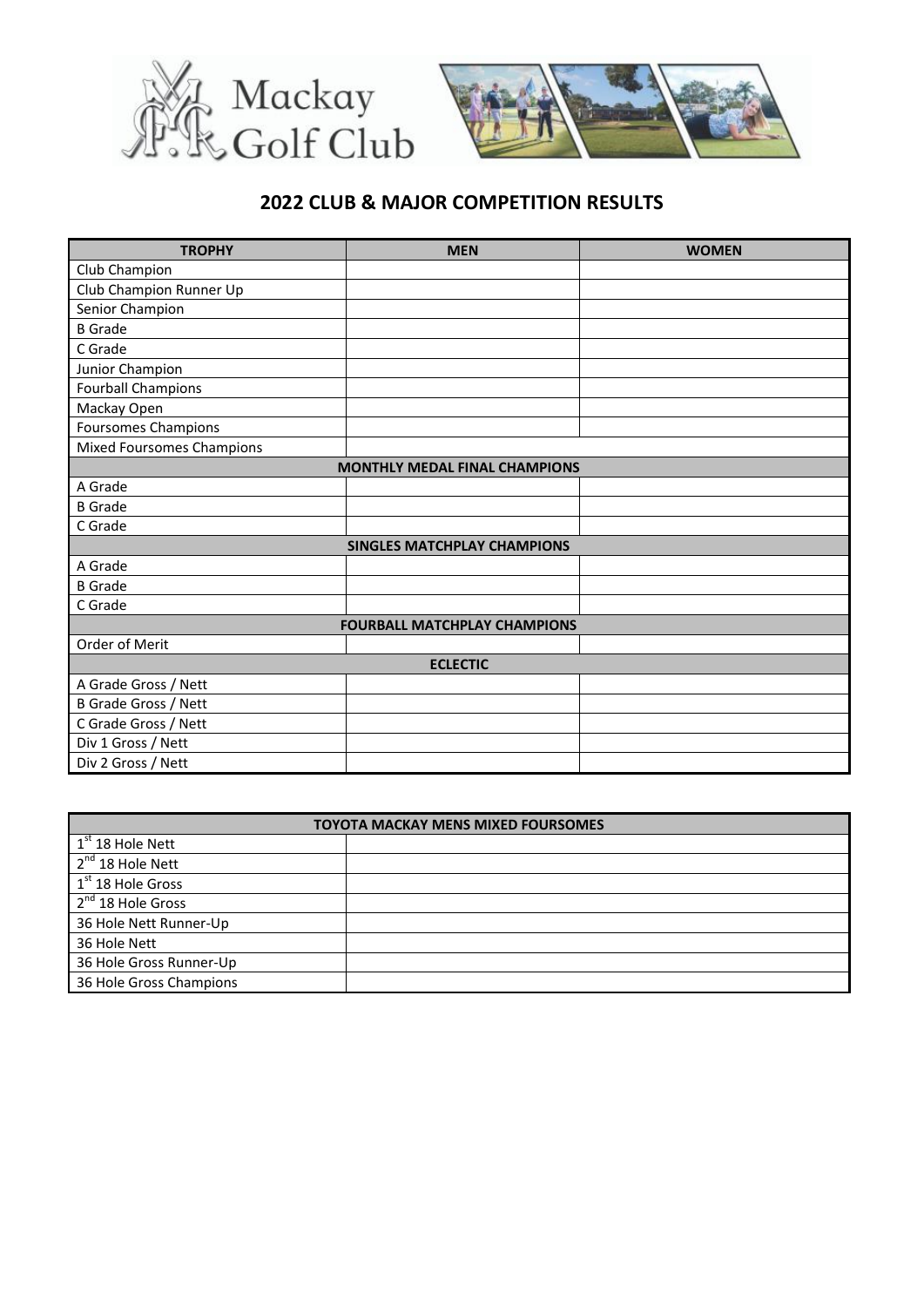



## **2022 CLUB & MAJOR COMPETITION RESULTS**

| <b>TOYOTA MACKAY LADIES MIXED FOURSOMES</b> |  |  |
|---------------------------------------------|--|--|
| $1^{\text{st}}$ 18 Hole Nett                |  |  |
| 2 <sup>nd</sup> 18 Hole Nett                |  |  |
| $1st 18$ Hole Gross                         |  |  |
| $2nd$ 18 Hole Gross                         |  |  |
| 36 Hole Nett Runner-Up                      |  |  |
| 36 Hole Nett                                |  |  |
| 36 Hole Gross Runner-Up                     |  |  |
| 36 Hole Gross Champions                     |  |  |

| <b>WHITSUNDAY WEALTH MIXED FOURSOMES</b> |  |  |
|------------------------------------------|--|--|
| $\sqrt{1^{st} 18}$ Hole Nett             |  |  |
| $1st$ 18 Hole Gross                      |  |  |
| 2 <sup>nd</sup> 18 Hole Nett             |  |  |
| 2 <sup>nd</sup> 18 Hole Gross            |  |  |
| 36 Hole Nett Runner-Up                   |  |  |
| 36 Hole Nett                             |  |  |
| 36 Hole Gross Runner-Up                  |  |  |
| 2022 Mixed Foursome Champions            |  |  |

| <b>NORTH JACKLIN MACKAY LADIES OPEN</b> |  |  |
|-----------------------------------------|--|--|
| Open Champion                           |  |  |
| A Grade Gross                           |  |  |
| A Grade Gross Runner-Up                 |  |  |
| <b>B</b> Grade Gross                    |  |  |
| <b>B Grade Gross Runner-Up</b>          |  |  |
| C Grade Gross                           |  |  |
| C Grade Gross Runner-Up                 |  |  |
| A Nett Winner                           |  |  |
| A Grade Runner-Up                       |  |  |
| <b>B Nett Winner</b>                    |  |  |
| <b>B Grade Runner-Up</b>                |  |  |
| C Nett Winner                           |  |  |
| C Grade Runner-Up                       |  |  |